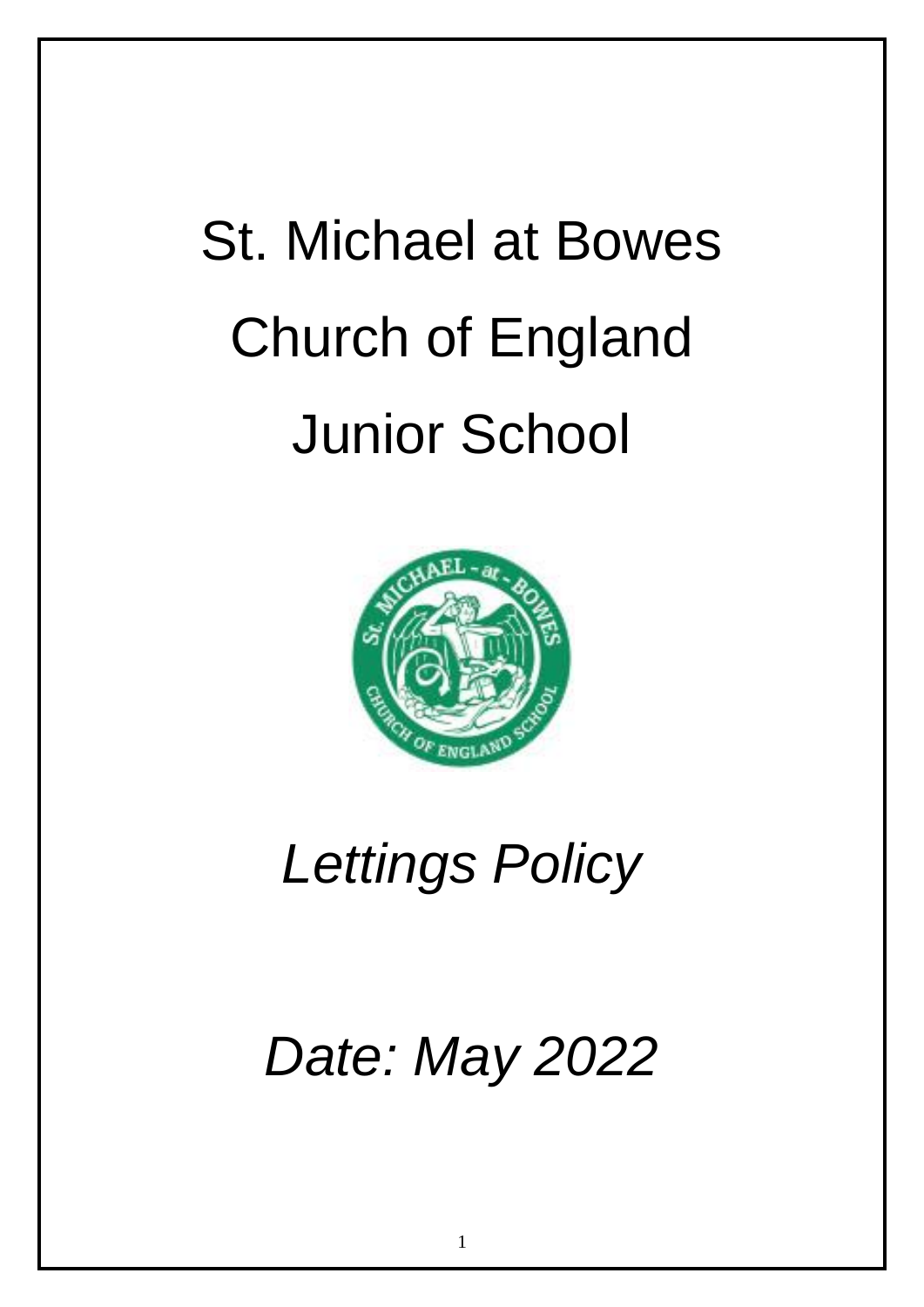

# **ST MICHAEL AT BOWES**

## **JUNIOR SCHOOL**

**An inclusive Christian community building on firm foundations for successful lives.'**

## **LETTINGS POLICY**

## 1. Introduction

- 1. The Governing Body of St Michael at Bowes Junior School adopted this lettings Policy and the table of charges set out below at its meeting in April 2019.
- 2. The Governing Body of St Michael at Bowes Junior School (hereafter referred to as 'the Governing Body') believe that education is the prime purpose of the school. However, we are keen to see the school and its facilities are of benefit to the whole community.
- 3. As such, it is the desire of the Governing Body that these facilities are made available to local groups, provided that this does not conflict with the work of the school, the interests of its pupils or the wellbeing and workload of its staff and not create a statutory nuisance.
- 4. The Governing Body recognises and supports the following principles:
	- a) The school premises represent a significant capital investment and should be fully utilised;
	- b) The school premises are a valuable community resource;
	- c) Use of the school premises for educational purposes should be given priority when lettings are considered;
	- d) Making a profit from private or commercial lettings is desirable, but is not the primary objective when letting for educational activities.

## 2. Overview

This document details the lettings policy and procedures of the school, available facilities and the roles of both the Governing Body and users of school facilities (hereafter referred to as 'the Hirer'). It also sets out the current scale of charges.

The use of the school premises at all times outside the school day is under the control of the Governing Body (Education Act 1986 – Section 42, No.2)

Having regard to our duty under the Race Relations Act l976 (but without prejudice to our duties under the Representation of the People Act 1983) the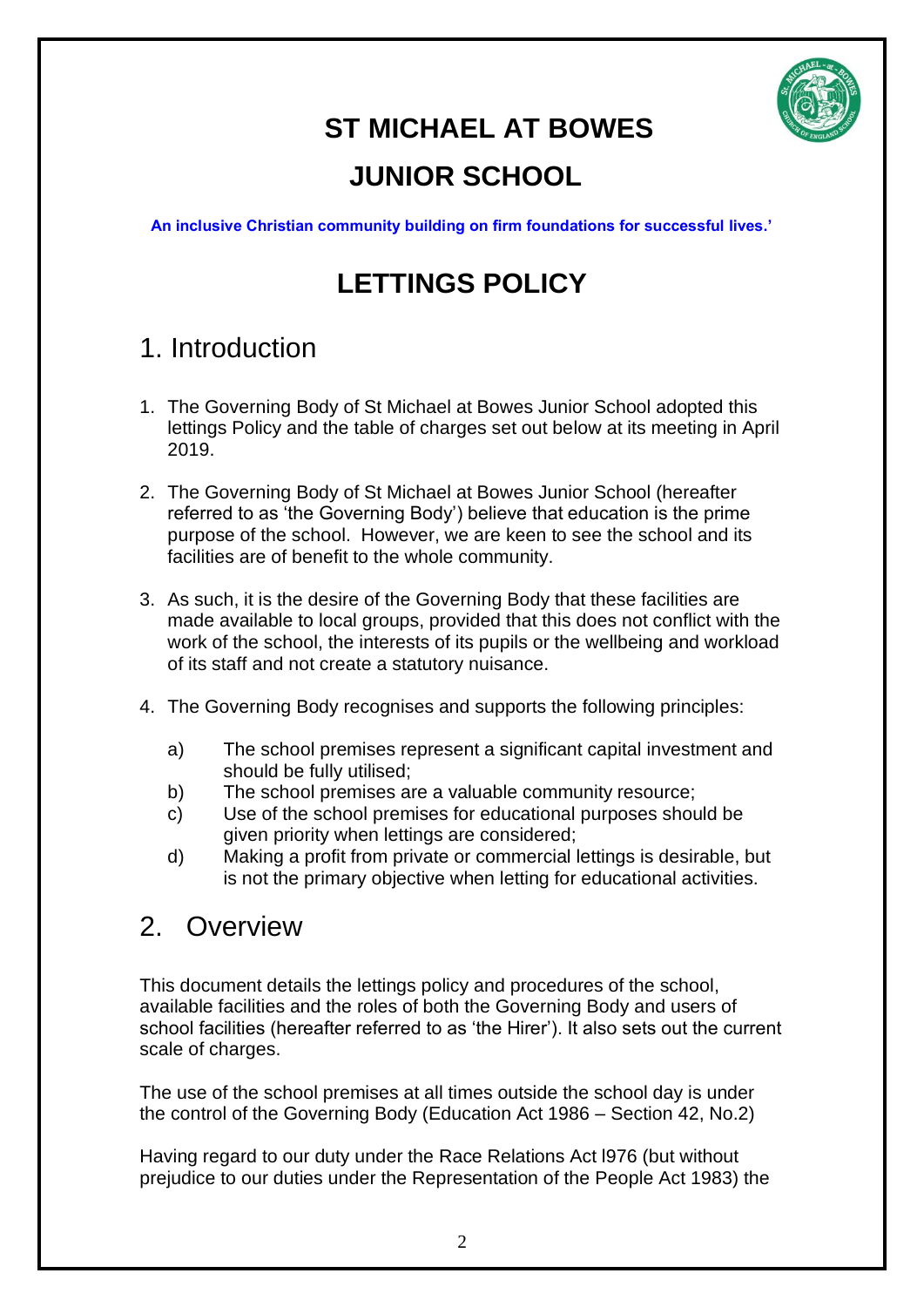Governing Body will not let the school premises to organisations whose purpose is, amongst other things, to encourage racial discrimination and/or disharmony between persons of different racial groups, or are otherwise involved in activities prejudicial to good race relations.

The final decision on compliance lies with the Governing Body.

## 3. Policy

It is the intention of the Governing Body that:

a) Private functions at weekends will finish at 11pm, for all lets, and will be limited to a maximum of 10 per year. Only accompanied family based functions will be accepted, e.g. children's birthday parties or wedding anniversaries, and in order to comply with LBE policy no more than 10 per year.

b) Car boot sales will be limited to a maximum of 8 per year. They will be permitted to take place on Saturdays between March and October from 7.30am to 1pm, weather permitting.

c) School facilities will not be let for weekly Saturday and Sunday Football league games.

d) The lettings calendar will be managed such that lettings will be required to finish at or before 8pm on three nights weekly and at or before 9pm on the remaining two nights.

From Monday to Friday, school facilities may be let for community use for extra-curricular sports, recreation and teaching purposes.

In deciding whether or not to let the premises, the school will consider the likelihood of damage or nuisance that may be caused, or arise at any time, as a result of the letting.

## 4. Responsibilities

The responsibilities of the school and the Hirer on entering into a letting agreement are laid out below.

Responsibilities of the School

The school will:

• Identify an appropriate room/area, ensuring that it is open and ready for use at the beginning of the session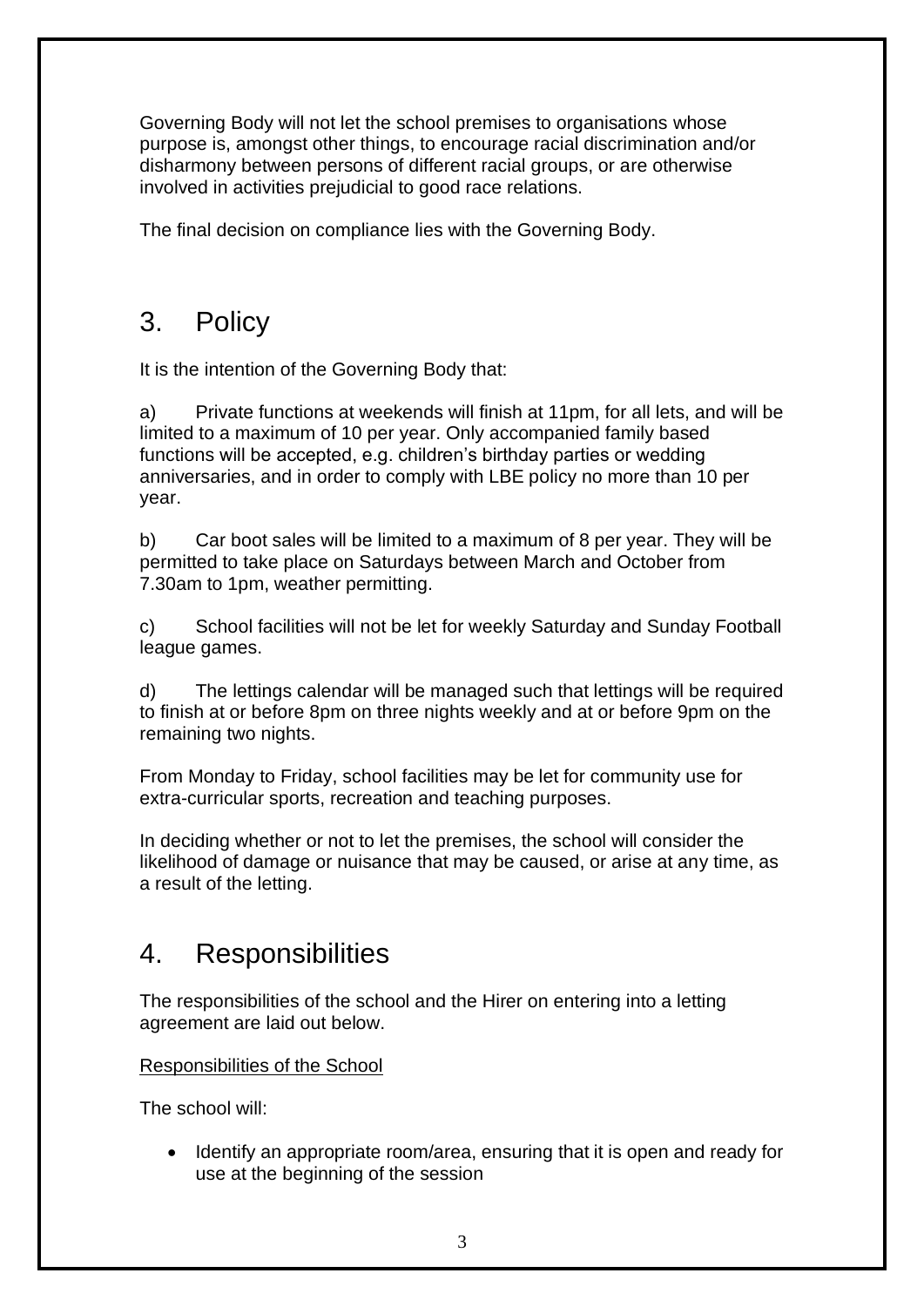- Agree a system to facilitate communication with school staff if and when needed
- Report to Governors to inform them of activities and ensure that partner organisations are recognised and acknowledged (where appropriate)
- Provide access to appropriate whole school policies including Health and Safety, Child Protection, Accident/Incident Reporting and Equal **Opportunities**
- Consider all applications providing that Hirers adhere to and are able to comply fully with the terms and conditions set out in this policy and any documents referred to herein.

## Responsibilities of the Hirer/Service Provider

### *Activities*

- Where the Hirer is a Service Provider, all services must be appropriately planned and delivered a minimum of 4 weeks in advance of the Head Teacher or School Office Manager.
- Appropriate resources must be provided. Where school resources are to be used, adequate notice must be given, and the responsibility for damage to any school property remains with the Hirer.
- Suitable and sufficient risk assessments must be undertaken for each activity.
- All participants must be adequately supervised during the session, encouraged to attend promptly, remain for the duration and leave the building promptly at the end.
- **Young people must never be left unattended**. Parents/carers or an alternative agreed contact must be informed **immediately** if any young person leaves a session.
- Staff and participants should be made fully aware of fire drill procedures and any other safety arrangements.
- Service provides shall maintain relevant records which can be made available to the school including a register of attendance and a record of activities per session.
- The Hirer is required to hold details of emergency contacts and medical needs for each participant (where parental responsibility is being assumed by the Hirer).
- If any activity involves a trip off school premises, a Service Provider must follow the Local Authority's guidelines.
- Premises should be left in the condition in which they are provided.

### *Staffing*

• Staff must be suitably qualified and experienced and have undergone Disclosure and Barring checks (Enhanced Disclosure). No adult without DBS checks can be involved in any work with children.

*Pastoral Issues in Relation to Children*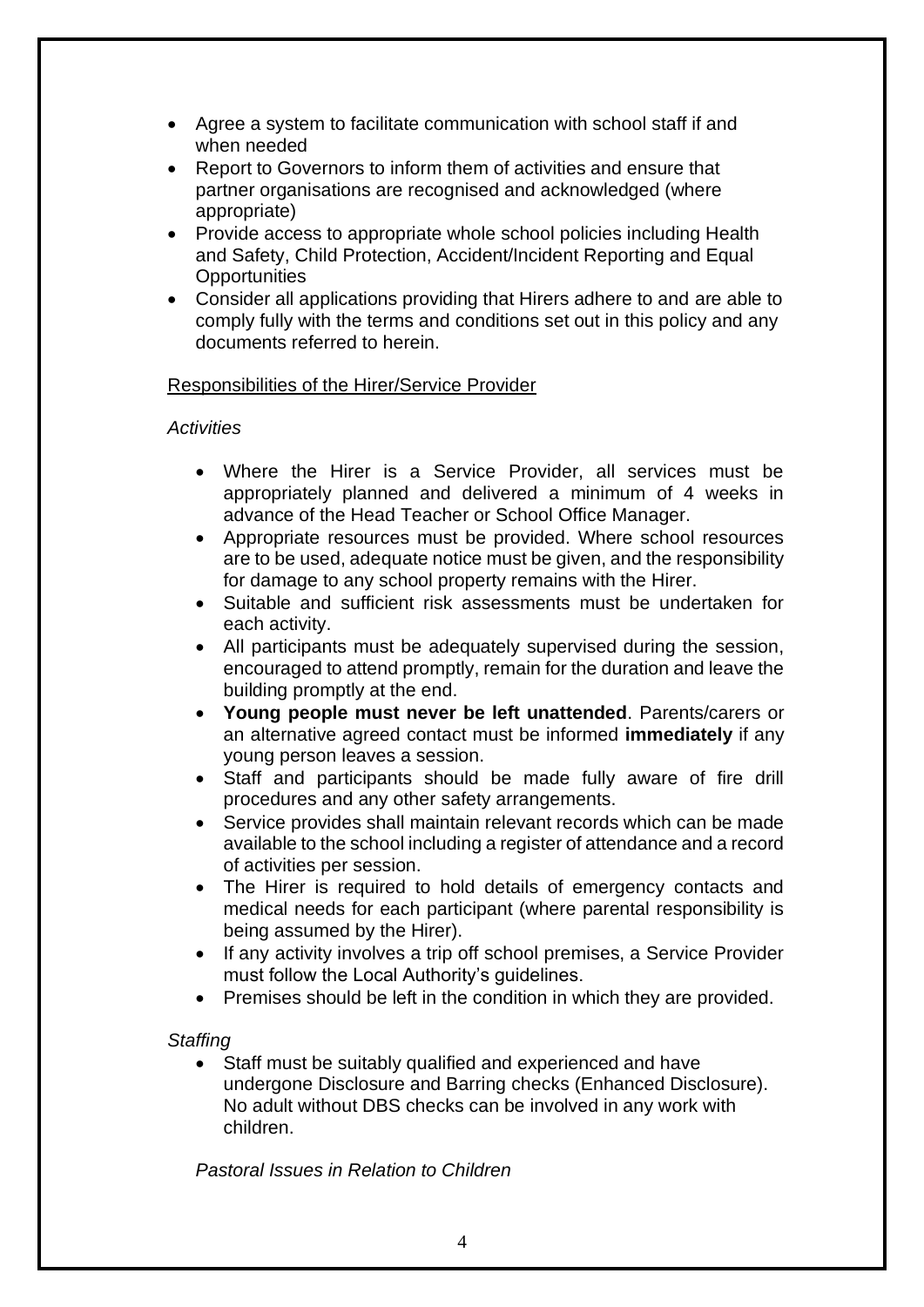- In any situation where a Service Provider becomes aware of an issue which concerns a child's safety or well-being in relation to Child Protection issues, the Service Provider shall inform the Head Teacher if the activity is taking place during school hours or the borough Emergency Duty Team if outside these times.
- Staff must be aware that they cannot offer guaranteed or unconditional confidentiality. If a child discloses any information relating to their own safety or that of any other young person, the Head teacher must be informed immediately.

### *Insurance*

• Hirer is responsible for indemnifying against injury to their staff and participants, loss and damage to any property occurring as a result of these activities. The school will not be responsible for insurance.

#### *Environment*

• St Michael at Bowes School enjoys a special relationship with its neighbours. All Hirers and visitors are expected and required to have due regard to the entitlement of neighbours to the enjoyment of privacy and quiet.

## 5. Terms and Conditions of Hire and Use.

**Acceptance**. By completing and signing the application form, the Hirer:

- accepts and agrees to adhere to all aspects of this lettings policy, including these terms and conditions.
- accepts the responsibilities of the Hirer as laid out above on behalf of their organisation or event
- accepts responsibility for ensuring that all attendees comply with all the terms and conditions contained within this policy.

**Care of Children**. All children will be supervised at all times by their carers except where children are attending an organised group or care scheme. Where the latter applies, the group/care scheme will adhere to all regulations set out in the Children Act 1989, including those of registration with the relevant registering body.

**Licences**. Where necessary, any licenses required for public dancing, entertainment, or music must be strictly adhered to. It is the duty of the Hirer to ensure they understand and are able to comply with all such regulations and requirements.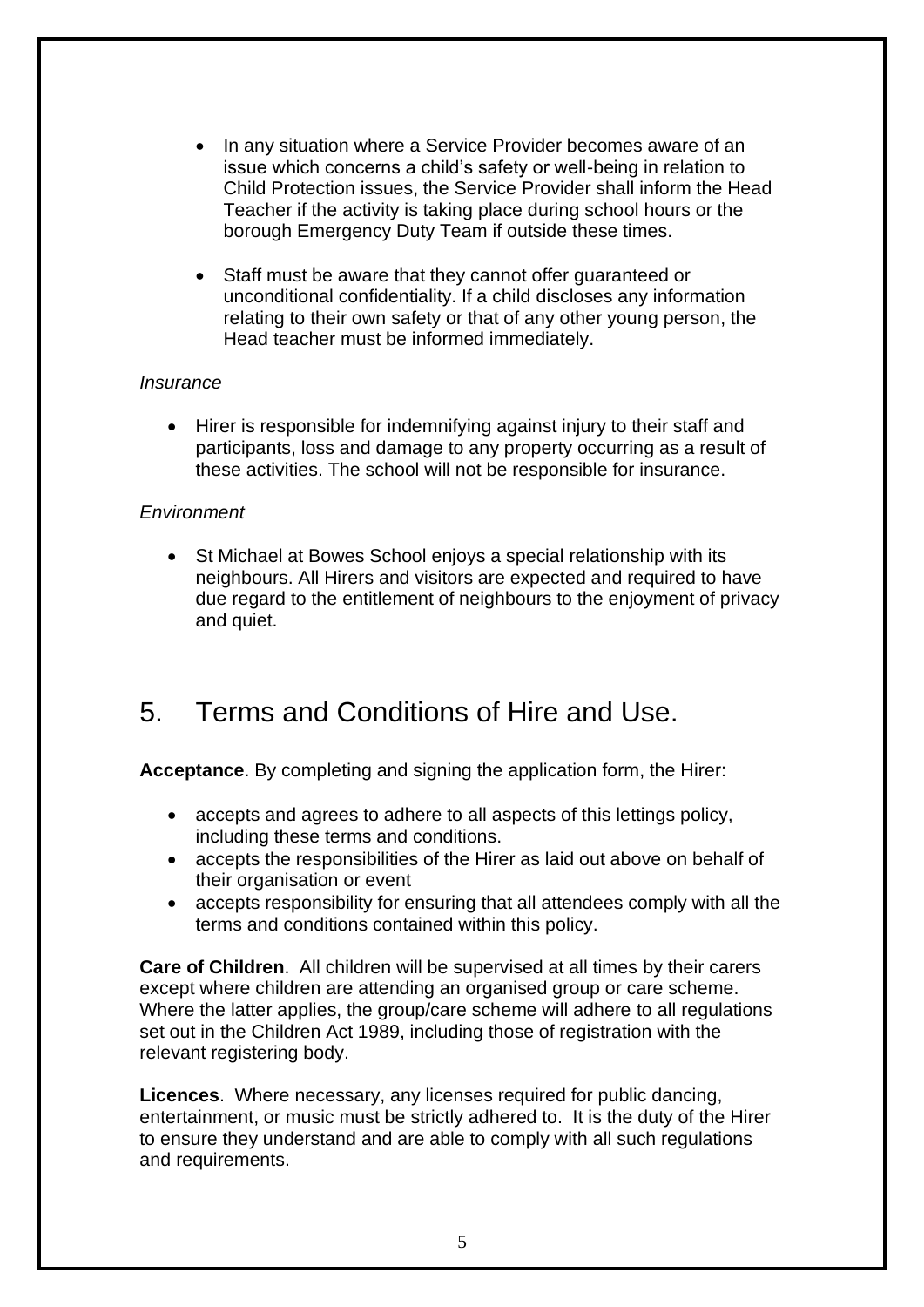**Damage.** The Hirer shall indemnify and keep indemnified the school and the Governing Body from and against all losses and damages arising as a result of the letting of the premises. The Hirer will pay the full cost of repair, or replacement of any fixtures or fittings that become unserviceable or unsuitable for use through damage caused by any person attending the function, whether deliberate or otherwise.

**Property**. All property brought onto the premises is done so at the sole risk of the owner. Neither the school nor the Governing Body will accept responsibility for any loss of or damage to any property owned by any person or organisation using the premises. Security arrangements are the responsibility of the Hirer.

**Injury or loss**. It is the responsibility of the Hirer to inform the Governing Body, in writing within 24 hours of any person or persons sustaining injury or loss on the premises during the letting.

**Alcoholic drinks**. No alcoholic drinks may be consumed or brought onto the premises unless written permission has been applied for and received from the Governing Body. Alcohol may not be sold unless a magistrate's licence has been applied for, granted and shown in advance to the Governing Body. It is the Hirer's responsibility to ensure that the consumption of alcohol is moderated.

**Copyright**. The Hirer shall indemnify and keep indemnified the school and the Governing Body against any breach or infringement of copyright, in relation to the performance of material or delivery of any work in which a copyright exists.

**White Boards**. Interactive white boards in other classrooms are not to be used.

**Right of Access**. The school and the Governing Body reserve all rights of access.

**Advertising.** Advertising for any event on school premises may only take place with the prior written permission of the Governing Body.

**Alterations**. No alterations to the premises may be erected without the written permission of the Governing Body. Any authorised alterations must comply with all Health and Safety regulations and must be removed at the expense of the Hirer. The preparation and dismantling of any alteration must be done outside of school hours.

**Furniture**. Any movement of furniture must be undertaken by the Hirer under the direction of the Site Manager. No furniture or apparatus is to be used without prior permission.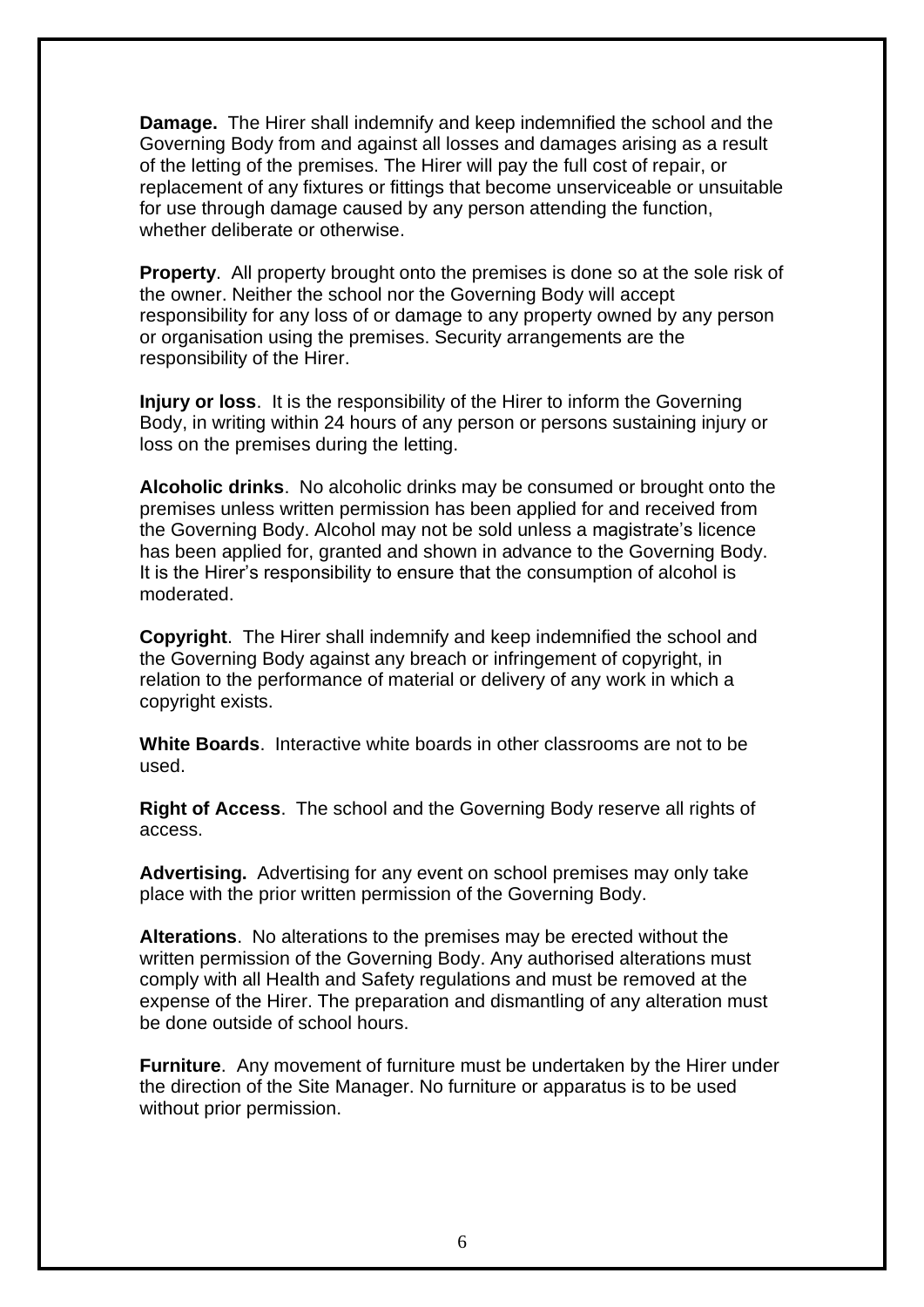End of let. All lets must end at the designated time and school premises vacated within 30 minutes of the end of the let. All music and/or other noise **must** cease promptly at the end of the period of the let.

**Health and Safety**. The Hirer will comply with all Health and Safety requirements mandated by the school.

**Public liability Insurance**. The Hirer must take out Public Liability Insurance cover. (See Section D – Insurance on the application form.)

**Behaviour.** The Hirer is responsible for the behaviour of all persons organising or attending the function and in particular for leaving the site in a quiet and orderly fashion by the time stated in the letting agreement. The hirer shall be liable for any costs incurred by St Michael at Bowes School or any third party, resulting from any actions of any person organising or attending the function.

**Contact**. A named contact person must be made known to the Site Manager at the start of the event.

**Attendance at the event**. Only personal guests or members of the private organisation hiring the school facilities may be admitted to a function. Anyone attending the function must obtain a ticket before the function, or a written invitation issued before the function takes place.

**Maximum numbers attending**. Health and Safety considerations restrict the school hall to a maximum of 120 people at any function.

**Litter**. No confetti or rice is to be thrown on the premises.

**Smoking.** Smoking is not permitted within any of the school buildings and grounds, in accordance with the Statutory Instrument 2006 No. 3368. The Smoke-free (Premises and Enforcement) Regulations 2006, which can into force in England from the 1<sup>st</sup> July 2007.

**Stiletto heels**. No stiletto heels or similar objects are permitted in the hall area.

**Car parking**. Where car parking is required, the Hirer must undertake the proper stewarding and control of the parking area in collaboration with the police where necessary. The Hirer must maintain safe entry and exit from the premises and provide and maintain clear access for emergency vehicles and service vehicles.

**Kitchen**. Only adults preparing food are permitted access to the kitchen where kitchen facilities are included in the facilities let. Kitchen regulations must be adhered to at all times. It is the responsibility of the Hirer to ensure that the kitchen certificate is signed at the beginning and end of the let (if appropriate).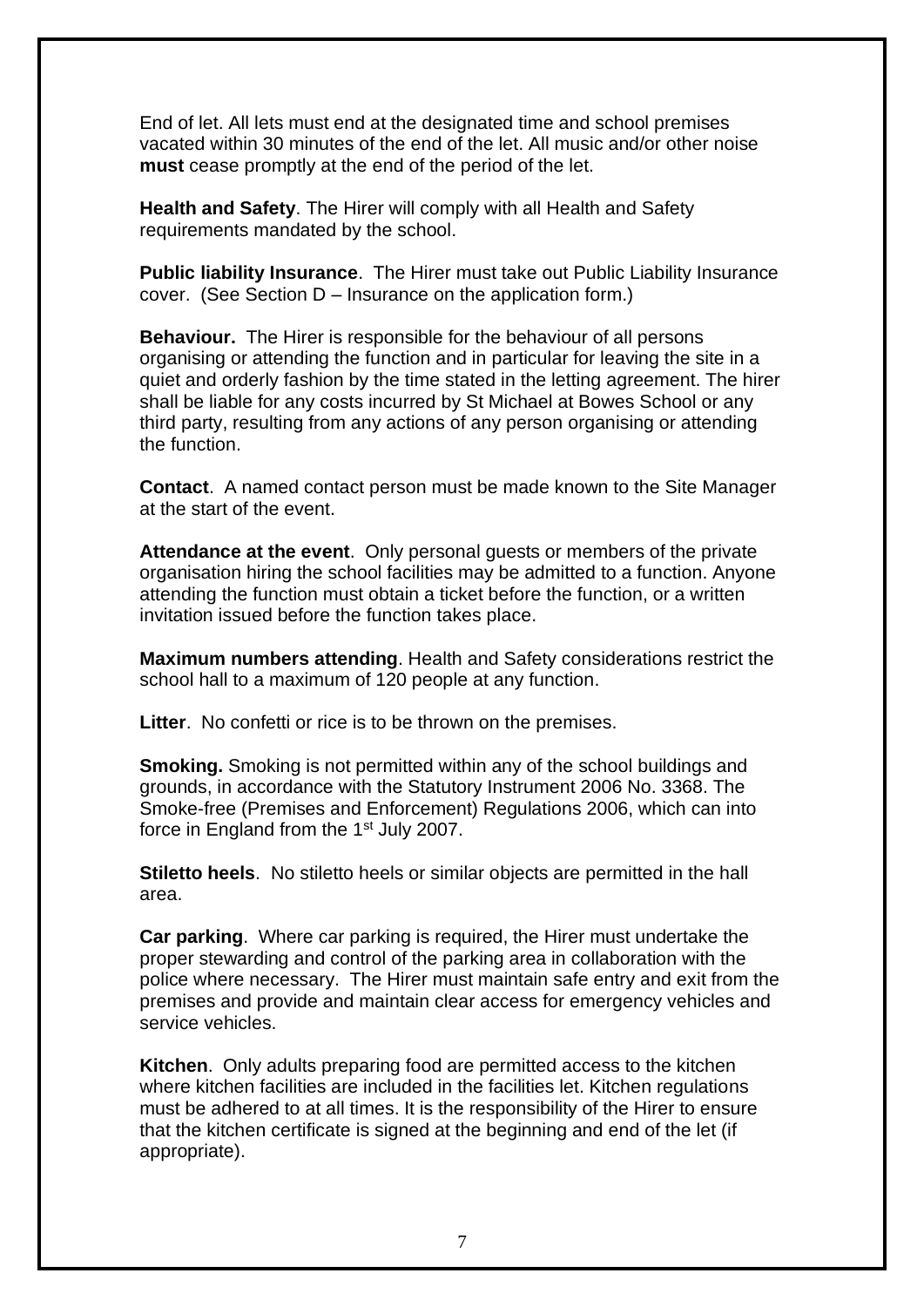**Additional costs**. It is the responsibility of the Hirer to ensure the premises are left clean and tidy, in the same condition in which they were found. This includes all outside areas as well as indoor areas. The Hirer will be liable for any costs incurred by the school for cleaning, caretaking or other expenses as a result of the premises not being satisfactorily cleared after the letting.

**Access for school staff**. The Governing Body reserves the right to appoint a representative to attend any letting and monitor the use of the schools facilities. The Hirer shall allow any member of the school staff (or other representative appointed by the Governing Body) to be admitted to any function to ensure compliance with the conditions of the let.

**Gifts**. No school staff are permitted to accept hospitality gifts, either cash or in kind, at any time. We request that no gifts of this nature are offered.

**Dogs**. No dogs shall be permitted to school premises (except registered guide dogs).

**Contravention of terms and conditions**. If any of the above terms and conditions is contravened, the Governing Body reserves the right to cancel this and/or future lettings, with no compensation or refund.

## 6. Cancellation

## Cancellation by the Hirer

The Governing Body must be notified of any cancellation at the earliest possible opportunity.

Where notification has been received at least 4 weeks prior to the date of the let, the letting fee will be refunded in full apart from a set administration charge of £10.00 which will be retained to cover administrative costs.

Where notification has been received between 2 and 4 weeks prior to the date of the let, the Hirer will be entitled to a 50% refund only.

Where notification of cancellation is received less than 2 weeks prior to the date of the let, no refund will be given.

### Cancellation by the School.

The Governing Body reserves the right to cancel any letting, (whether confirmed or not), without prior notice and without compensation or refund, if:

- it suspects that any of the terms and conditions of hire or use has been broken by the Hirer, or any person organising any function or event.
- Any conditions of this policy or those printed on the application form have been broken or are likely to be broken, by any person attending any function or event, or connected with the function or event in any way;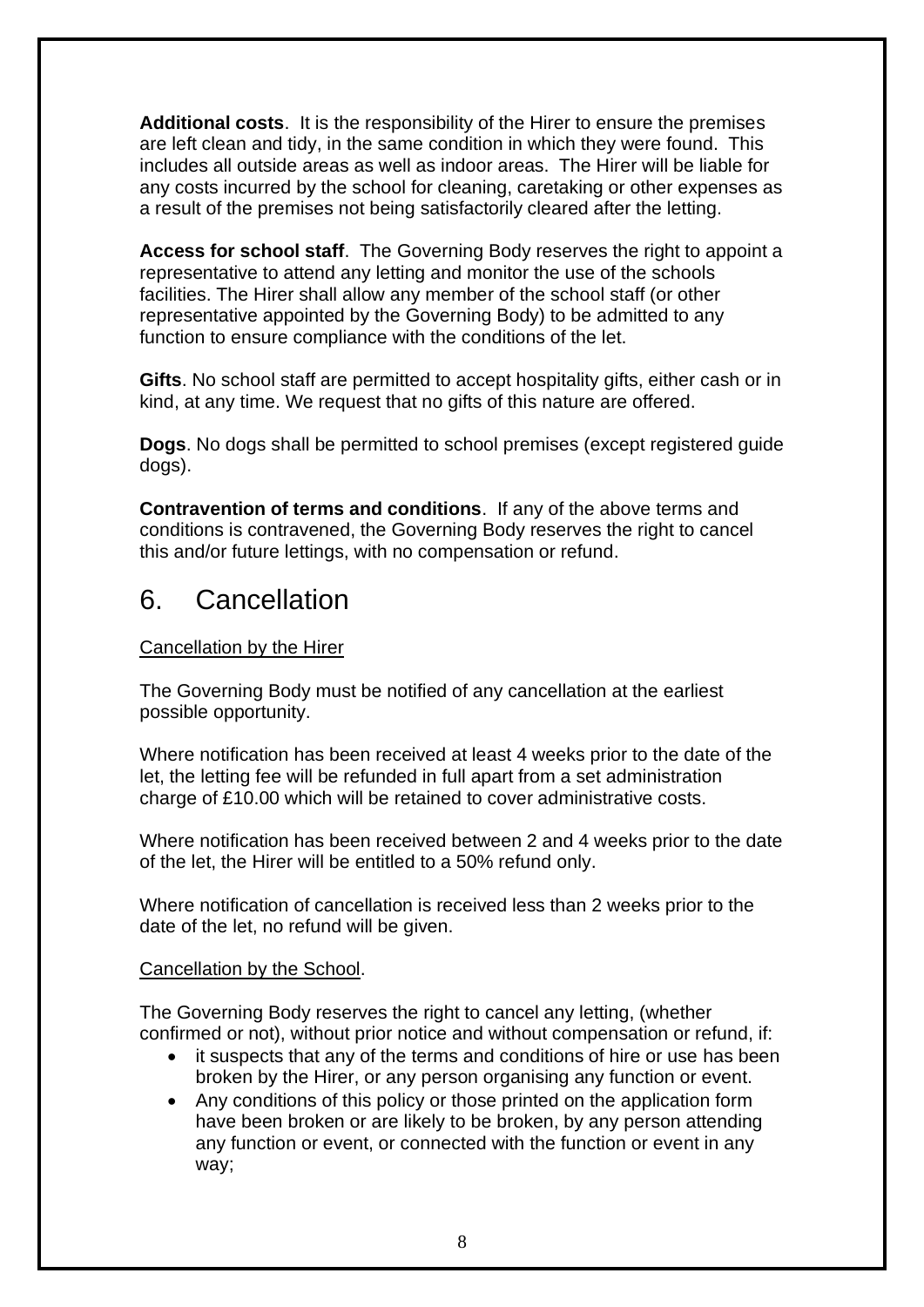- Any damage has been caused to the premises;
- Any breach of licensing conditions occur.

\*The Governing Body also reserves the right to cancel any letting if:

- The premises are required by anybody or person having a statutory right to use them:
- The school is closed or becomes closed.

In the event of cancellation by the school (for the reasons defined in paragraph above\*) any fees paid in respect of the letting will be refunded. The Governing Body will endeavour to notify the Hirer at the earliest possible opportunity, however, no guaranteed period of notice can be offered. Regardless of when notification is given to the Hirer, the Hirer will not be entitled to any compensation.

## **Please Note**:

- The above conditions apply for cancellation of all part of a letting.
- Where the Hirer makes a permanent cancellation during the course of a letting agreement, the Governing Body reserves the right to determine whether any refund should be offered, and the amount thereof. No compensation will be available. The administration charge will still stand.

## 7. Administration of Lettings.

**General**. The Governing Body is not in a position to personally vet every applicant or organisation who wishes to make use of the school premises. Accordingly, it has delegated the authority to accept applications for hire to **the Head Teacher and School Office Manager**.

**Application**. All formal hiring of the school premises, including those for which a charge is made, must be properly documented. Thus, applications for premises lettings will only be considered on presentation of a completed application form to the school office. Note that a receipt of a completed application form **does not** guarantee that a letting will be accepted. In addition, all Hirers will receive a copy of the conditions of hire and a hire agreement. The hire agreement is a contract which is governed by the Laws of England and Wales.

**Confirmation**. Where the application for a letting is accepted, the Hirer will be sent a 'confirmation of booking' and an invoice to cover the letting fee and any returnable deposit required.

**Fees**. Letting fees will be set at a level to ensure that the income taken covers the costs (lighting, heating, staffing, waste disposal charges, cleaning etc.) of the activity.

*Note: The Parent Teacher Association PTA of St Michael at Bowes School will be exempt from any charge in respect of fundraising activities, or social*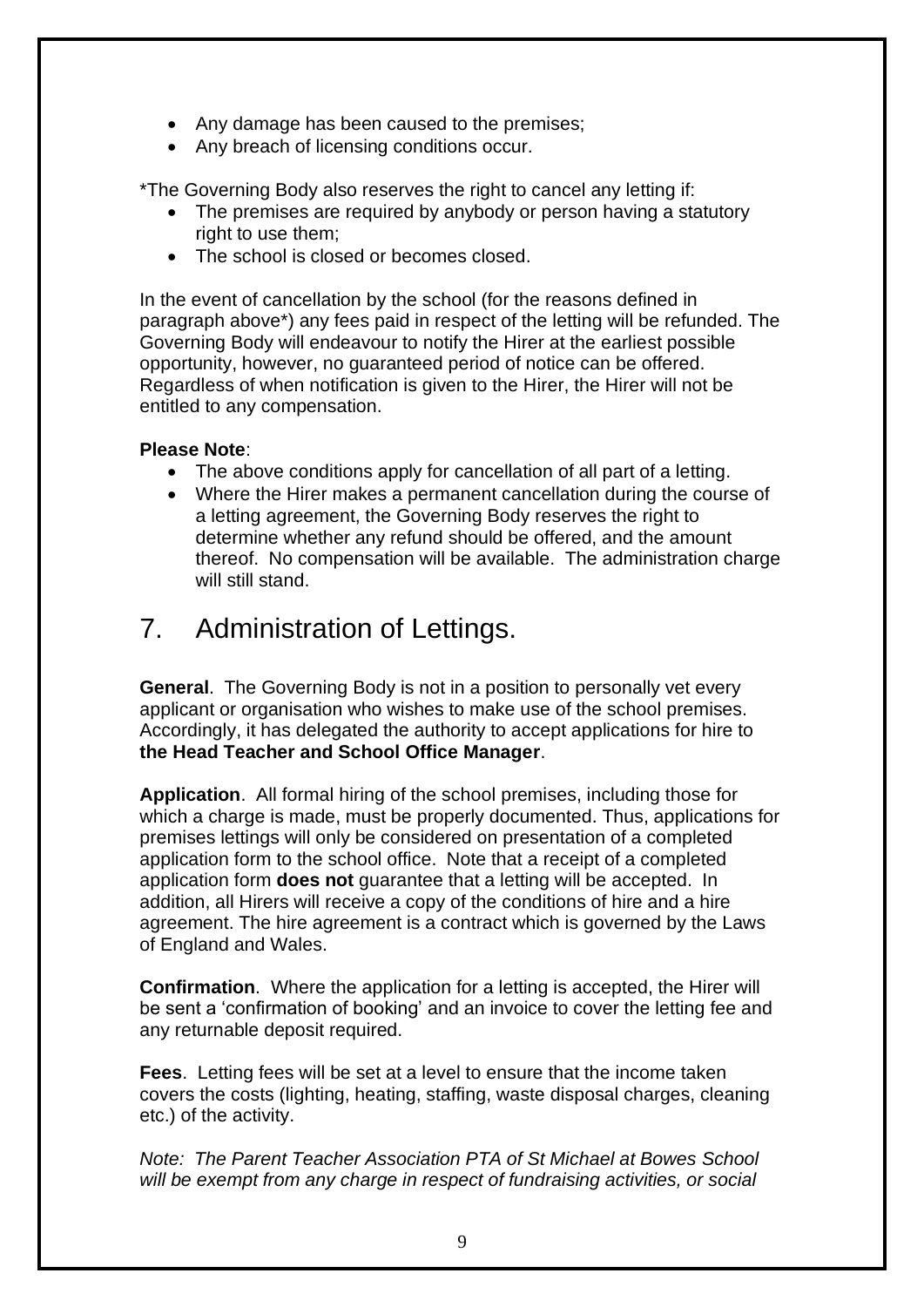*events benefiting pupils and/or their families. PTA and in-school events will be given precedence over any external lettings.*

**Payment**. The letting invoice should be paid, in full, 28 days prior to the date of the letting and ensure that they receive a receipt of payment. This will provide confirmation of the letting agreement. Failure to pay the invoice within this time will result in the letting becoming void.

**Deposit**. The Governing Body reserves the right to require a deposit over and above the hiring charge as a surety against damage to the premises (including any equipment) or the premises being left in an unacceptable condition incurring additional costs for cleaning, caretaking or other expenses. Deposits **must** be paid immediately within 72 hours of the date the booking form was submitted. Failure to pay the deposit within this time will result in the letting becoming void. (The standard damages deposit will be £75.00 payable in advance).

**Variations.** No member of staff is allowed to vary the terms and conditions on which the school premises are hired to either individuals or organisations, or to deviate from the published charging policy.

**Value Added Tax**. The Governors are required by law to apply Value Added Tax (VAT) to all transactions where this is appropriate.

**Minimum Charges**. The minimum hire period will be two (2) hours.

**Payment Methods**. The Governing Body is required to protect the school from bad debt. Accordingly, payment is required at the time of booking. Cheques or cash are both acceptable, but cheques should be supported by a guarantee card up to the value of the hire. An official receipt will be issued for all payments.

**Extension of Credit**. The Governing Body may grant credit to bona fide local organisations and individuals where they are satisfied that these are creditworthy. In all cases, the Governing Body reserves the right to withdraw credit facilities at any time. Where credit is extended an official school invoice will be issued at the time of booking. The Governing Body will not normally grant credit for lettings where the invoice value is less than fifty pounds (£50.00). The Governing Body has delegated the approval of credit facilities to the **Head Teacher and School Office Manager,** who will maintain a list for the guidance of administrative staff.

**Alteration of arrangements**. Any request for amendments to the letting must take place at least 14 days prior to the date of the let. Where amendments are agreed, an additional administration charge of £2.00 will be payable. The Hirer must not presume that any amendment will be automatically agreed. Confirmation of any amendments will be sent to the Hirer in writing.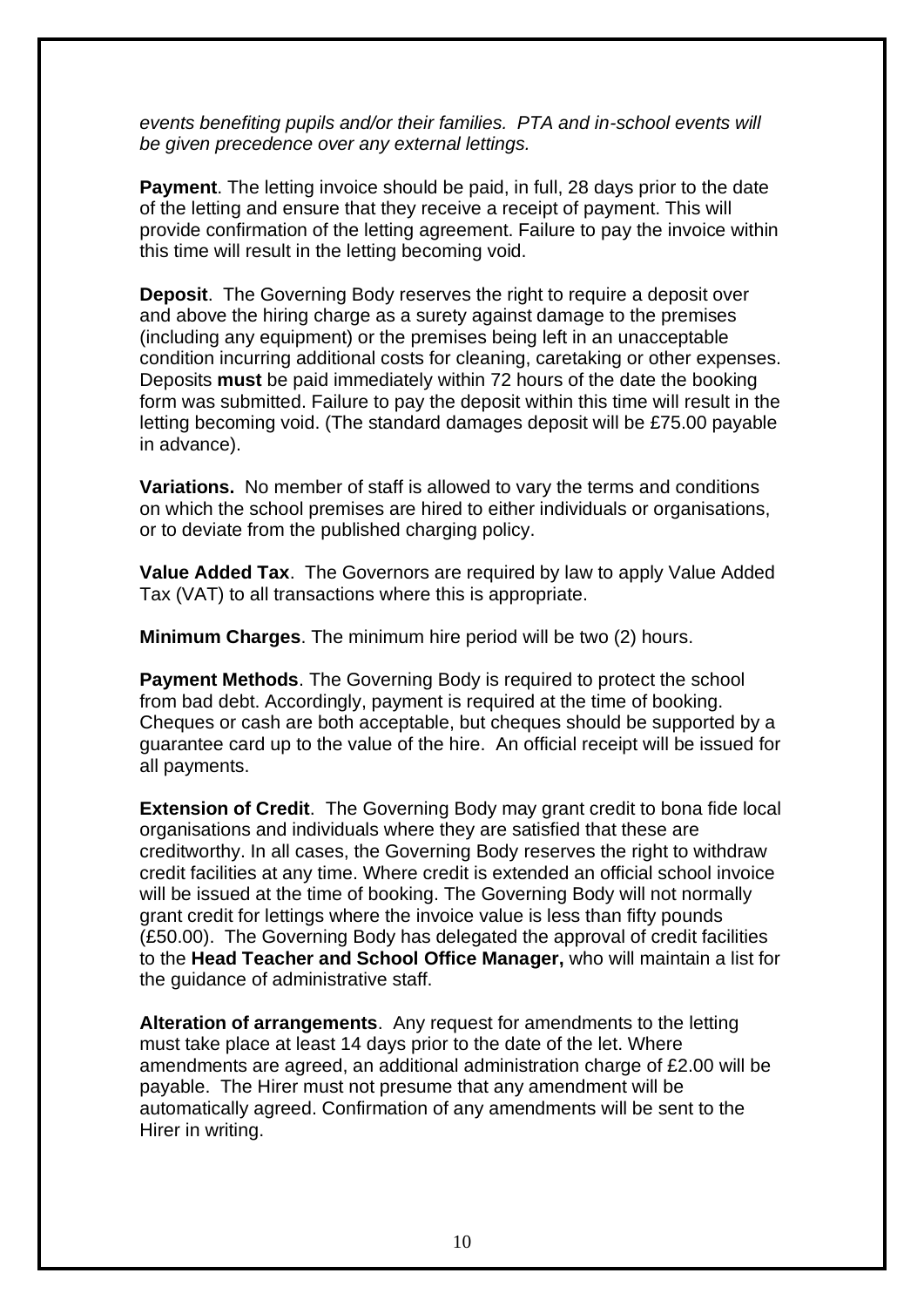**Rights of Access**. The Governing Body will not normally insist on a representative being present throughout the event. However, it reserves the right of access, and has delegated, that right to the Head Teacher, to insist upon the Site Manager (or other designated representative) being present if it is considered that the nature of the event may leave the school vulnerable to theft or damage.

## 8. Complaints Procedure

If the school wishes to make a complaint regarding a letting:

- A representative of the Governing Body will verbally raise the concern with the Hirer.
- The situation will be monitored for an agreed period of time to allow the issues to be addressed.
- If the situation remains unresolved, the Hirer will receive written notification of the concern and an agreed period of time will be given to allow the Hirer to address the situation.
- Thereafter, if the matter remains unresolved, formal notice of termination will be sent to the Hirer, effective 72 hours from the date of the letter of notification.

If the school receives a complaint, regarding a Hirer, from a third party:

- The Governing Body will be notified of the complaint.
- The matter will be investigated by a representative of the Governing Body (normally the Head Teacher) and a written response will be sent to the complaint within 10 working days.
- Further correspondence received about the same complaint will be placed on the agenda of the next Environment Committee meeting.
- A response will be sent by the Chair of the Committee.

Where action by the Hirer is required in response to a complaint received by the school:

- The Hirer will be notified of the complaint and will be given the opportunity to rectify the cause.
- If the complaint remains unresolved after 10 working days, the Hirer will be notified in writing that s/he must address the complaint over the following 10 working days, or accept notice of termination of the letting agreement.
- Thereafter, if the matter remains unresolved, formal notice of termination will be sent to the Hirer with immediate effect.
- The Hirer has the right to appeal. All appeals must be made in writing and will be presented at the next full meeting of the Governing Body. The Chair will inform the Hirer of the outcome of any such appeal, in writing.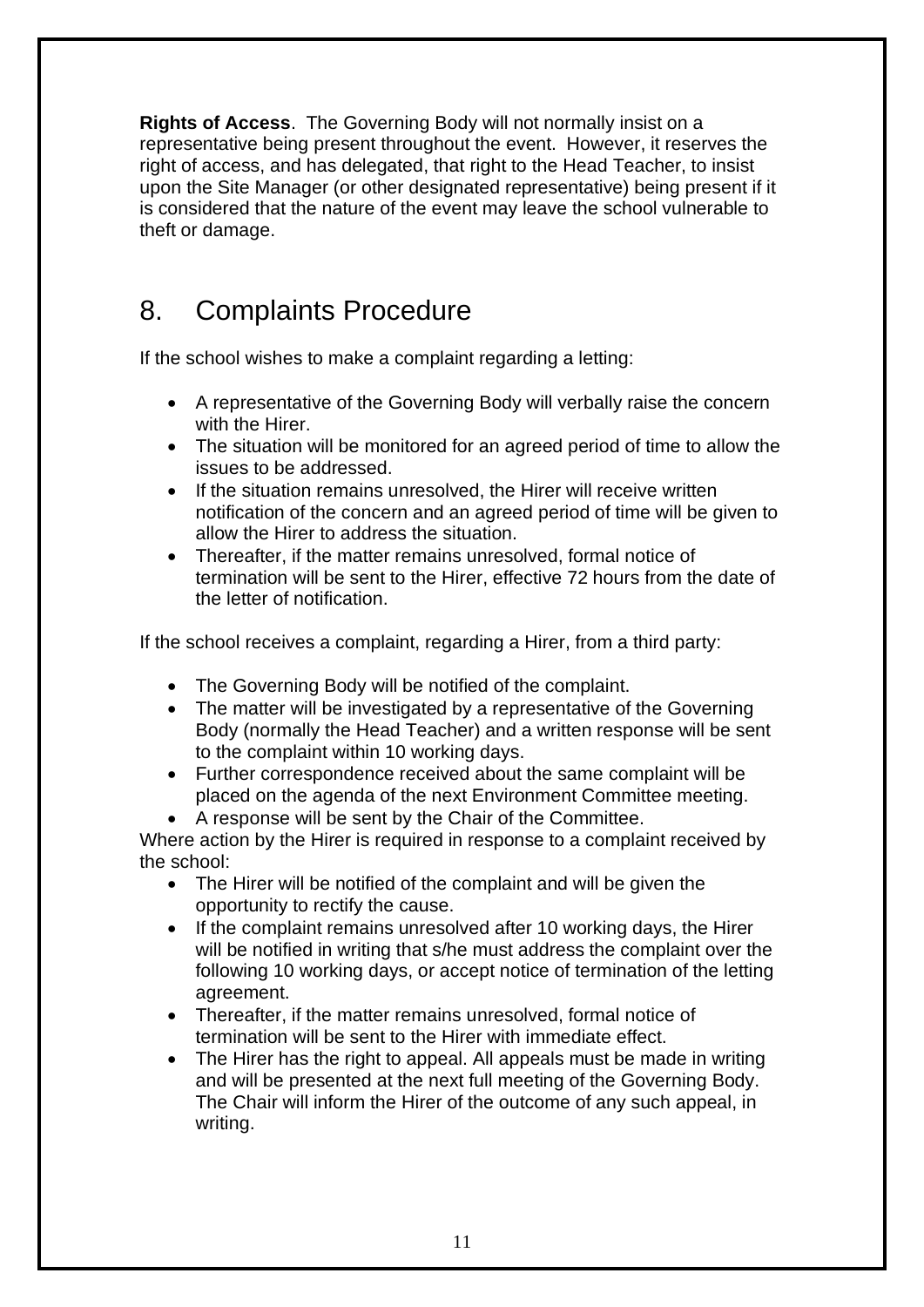If the Hirer wishes to make a complaint:

- All complaints should be raised and discussed with the Head Teacher (who may forward the complaint to the Governing Body).
- If the complaint is not resolved within 5 working days, the Hirer should notify the Governing Body through the Head Teacher, in writing.
- If the complaint is still not resolved within 5 working days it will be placed on the agenda of the next Environment Committee meeting. (If the matter needs urgent consideration, a special meeting of the committee may be convened).
- If the complaint continues to be unresolved, the matter will be taken to the next full Governing Body meeting following which, the Chair will send a written response to the Hirer.

## Appeals

If the Hirer has a letting agreement withdrawn or terminated, they have a right to appeal to the Governing Body.

The appeal should be made in writing and will be presented at the next full Governing Body meeting.

The Hirer will be informed of any action and/or decision taken by the Governing Body. The Governing Body's decision is final.

## 9 Review of Policy

The Governing Body will review the policy and hire charges annually in **May**.

The Governing Body reserves the right to review and amend the table of hire charges, contained in Appendix 5, independently of the planned annual review cycle of this document.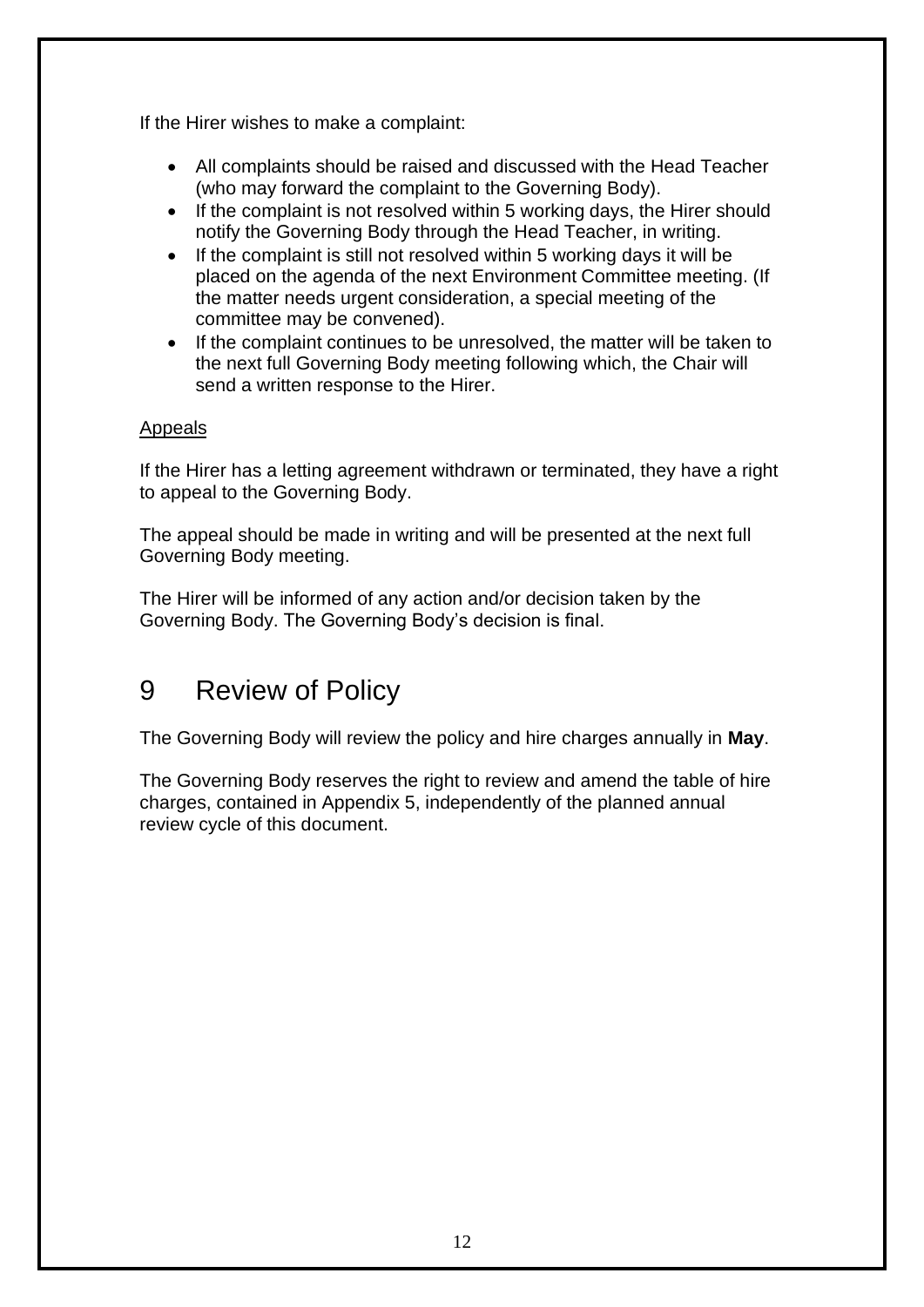# Appendices

| 1 | <b>Application form</b> |
|---|-------------------------|
|   |                         |

- **Letter of enquiry**
- **Letter of confirmation of booking**
- **Information of users**
- **Table of Charges**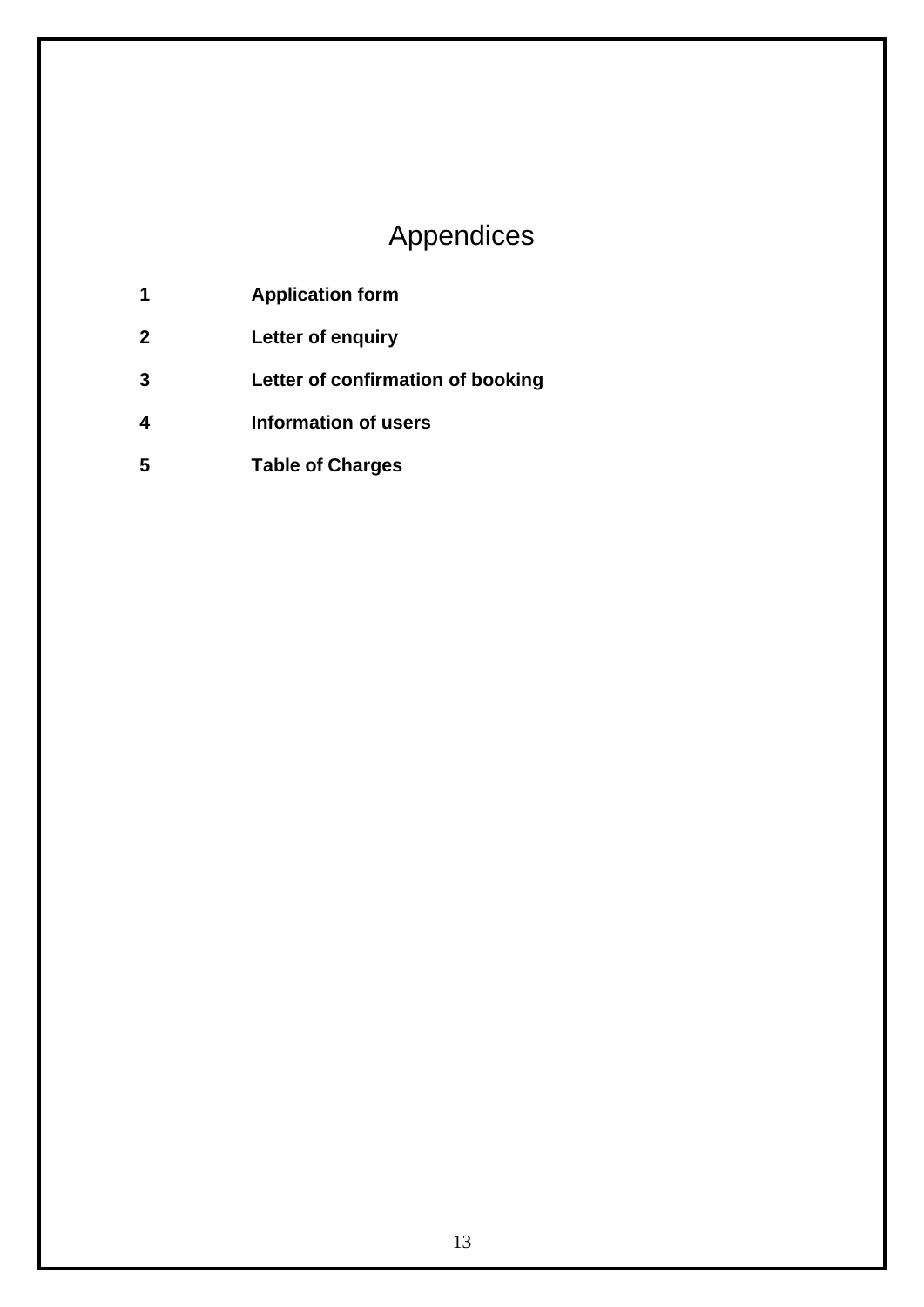## **Application for the use/hire of St Michael at Bowes Junior School Premises**

Please complete this application form and return it to the school office at least four weeks (where appropriate) before the proposed event.

 $1.$  (Name)

Make application on behalf of

*Company/organisation*

*Address*

*Daytime Telephone no: Home Telephone no:*

*Email Address:*

**Section A:** Facilities/Accommodation required.

The use of the following accommodation and equipment is required: (Tick items, except for hire of classrooms when number required should be entered)

| Hall                             |  |
|----------------------------------|--|
| Playground                       |  |
| Kitchen*                         |  |
| Piano                            |  |
| Classrooms (Please state Number) |  |
|                                  |  |

\*Only adults preparing food are permitted access to the kitchen. Kitchen regulations must be adhered to at all times.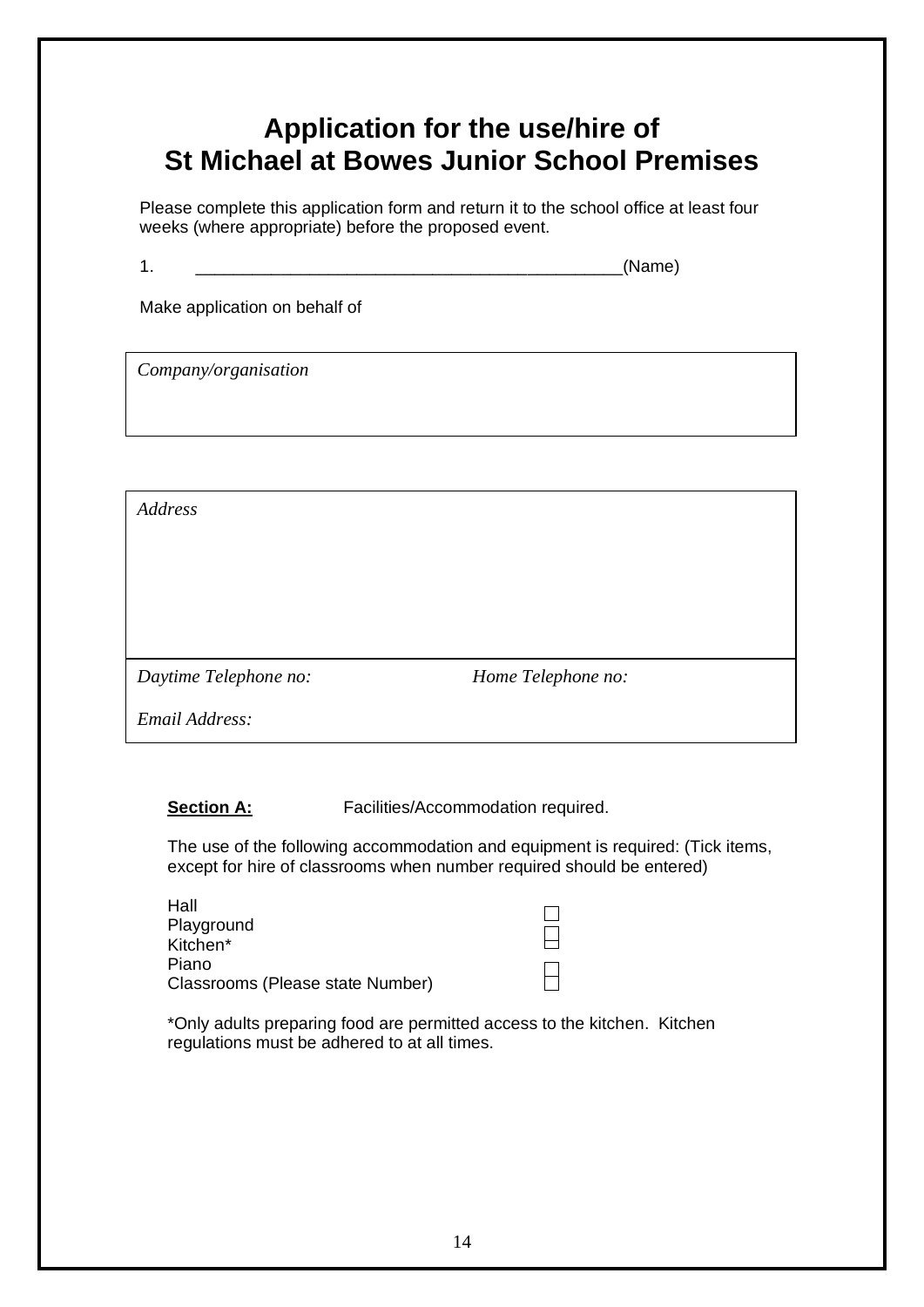### **Section B**: Period of Hire

| <b>Section C:</b> Consumption and Sale of Alcoholic Drinks |     |                          |  |
|------------------------------------------------------------|-----|--------------------------|--|
| Please answer the following:                               |     |                          |  |
| Will alcoholic drinks be brought onto the premises?        | Yes |                          |  |
| (If yes, see 1 below)                                      | No. | $\overline{\phantom{a}}$ |  |
| Will alcoholic drinks be sold on the premises?             | Yes | in a                     |  |
| (If yes, see 2 below)                                      | No  |                          |  |

#### *Supplementary Information*

1). Alcoholic drink may not be brought onto or consumed on school premises during or in connection with a letting unless prior approval is obtained from the Governing Body. Approval will not be given if scheduled youth activities are taking place on the premises at the same time as the letting.

2). A licence must first be obtained from the Local Magistrates Court if alcoholic drink is to be sold on the premises.

#### **Section D**: Insurance

**Hirer must have own insurance** – the school will not provide this.

Legal liability of myself/ourselves the Hirers in respect of claims by third parties (other than our own employees) for injury or damage during and in direct connection with the event for which we have permission to use the premises, subject to a limit of liability of £10,000,000 for any one claim, event or series of occurrences attributable to the same source.

Accidental damage to the premises and contents of the property of the school up to a limit of £50,000 subject to an excess of £50.00 for each and every claim. Further, by fire or explosion a limit of up to £10,000,000.

It is a condition that immediate notice must be given to the Head Teacher of any accident, damage or proceedings that may give rise to a claim and that no admission of liability or negotiation should be entered into by the Hirer or any of his/her representatives.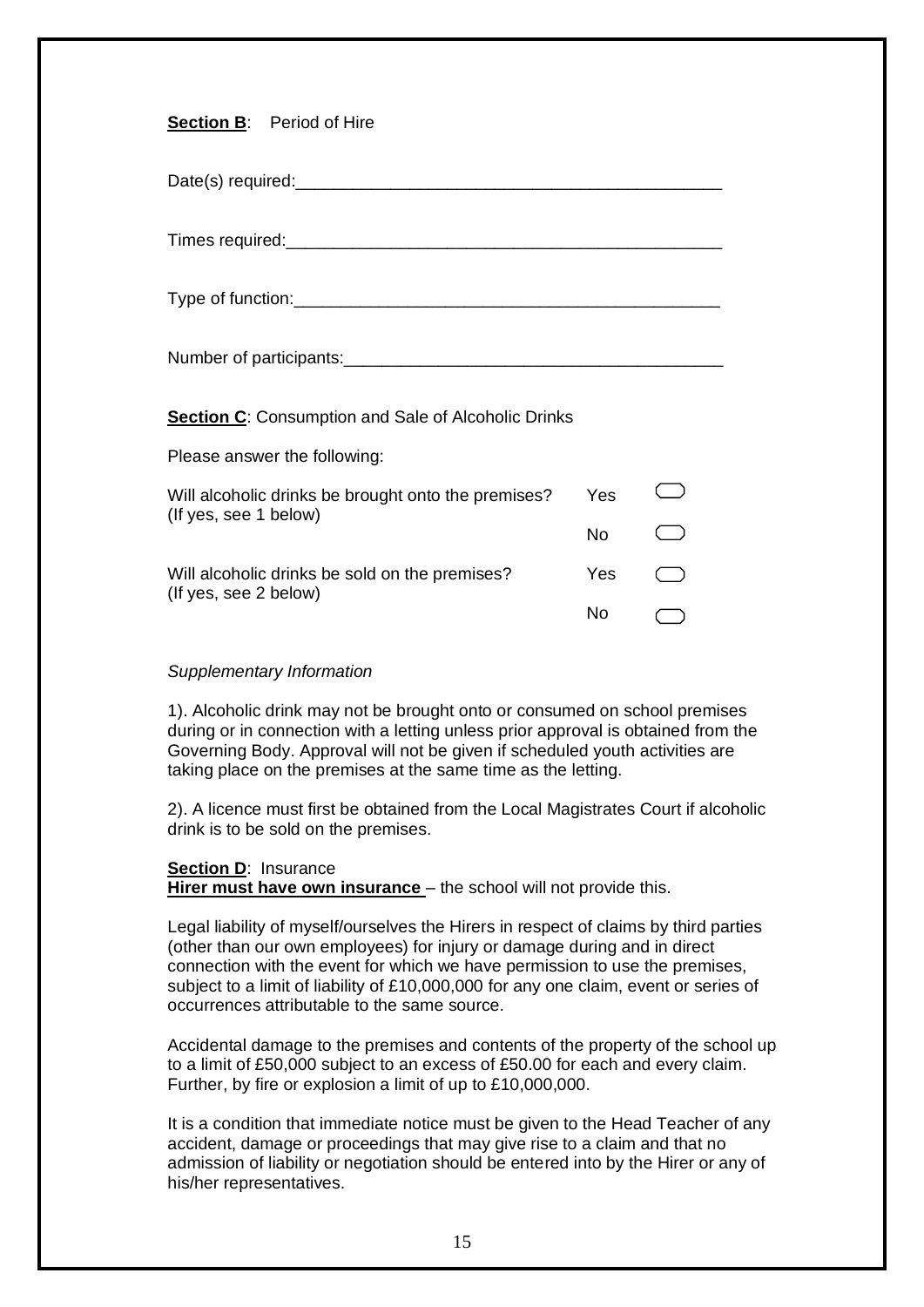#### **Section E**: Payment

1) The letting fee (see 2 below) are payable on confirmation of the booking and in advance of the letting taking place.

#### **Section F: Other matters**

The school reserves the right to:

1) Cancel the letting where unavoidable problems of access have arisen;

2) Refuse entry to persons it considers liable to cause danger or undue disturbance; and

3) Retain the refundable deposit where events overrun their booked time, or damage or breakages occur.

**Section G**: Undertaking

I/We undertake to accept the terms and conditions of hire and use and all other aspects of the school letting policy, to pay the prescribed charges and to arrange for adequate supervision during the period of letting.

I/We undertake to leave the property in a clean and tidy state and clear all rubbish accumulated during the let.

I/We further undertake to make good any loss of school property or damage to school premises or property.

(*If you, as the applicant, will not personally be present during the letting, please give name and address of the person supervising the function on your behalf*)

| Official use only:    |    |  |
|-----------------------|----|--|
| Application approved: |    |  |
| Yes                   | No |  |
|                       |    |  |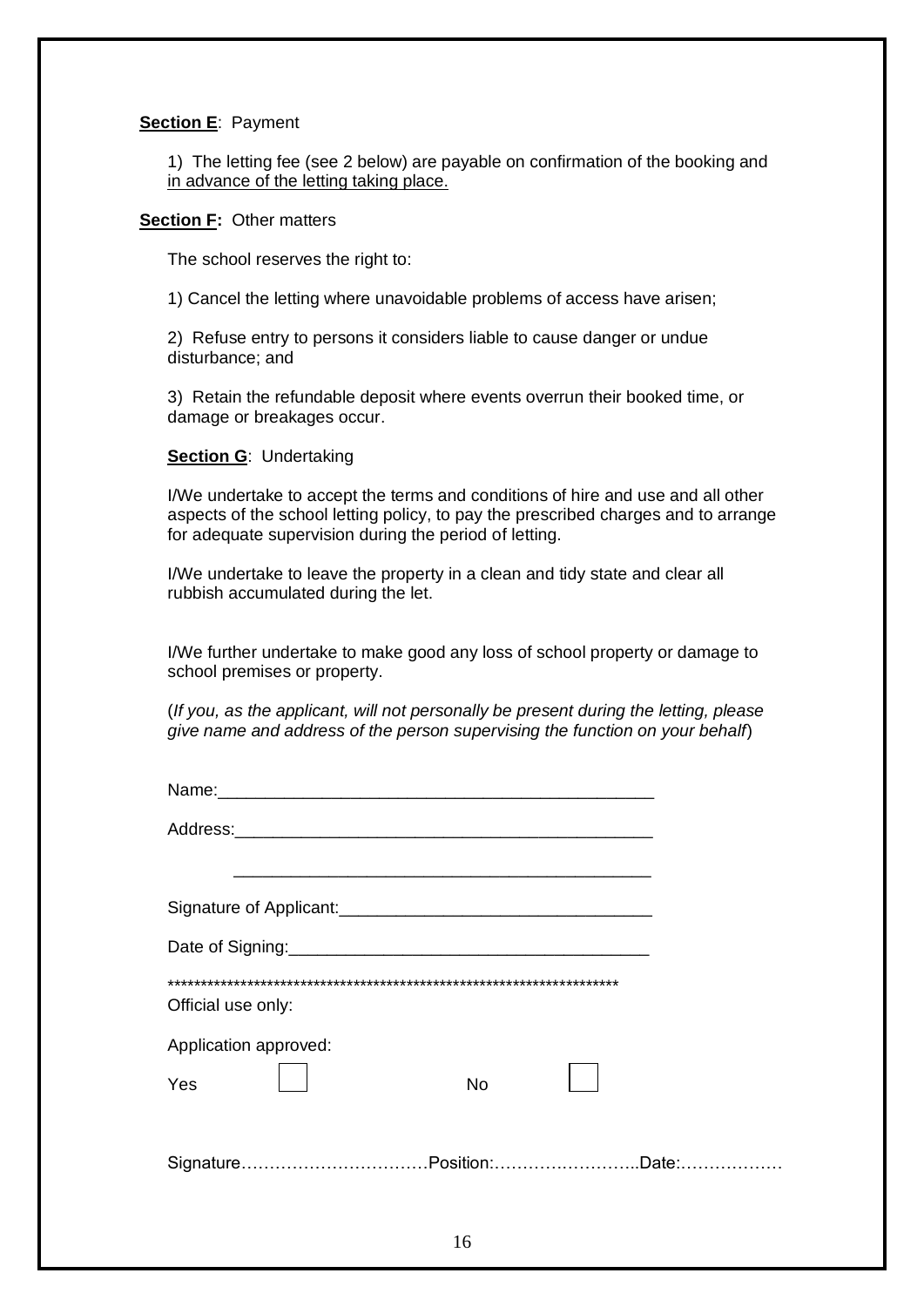## **Appendix 2.** Enquiry Letter

discussion of the contract of the contract of the Date:

Dear

Thank you for your recent enquiry regarding the booking of the hall at St Michael at Bowes Junior School.

I enclose an application form, together with a copy of the terms and conditions of hire. Please complete and return the form to me as soon as possible, in order that I can confirm the dates you require are still available.

Should you require additional information, or it I can be of any further assistance, please do not hesitate to contact me.

Yours sincerely,

Debbie Butcher Head Teacher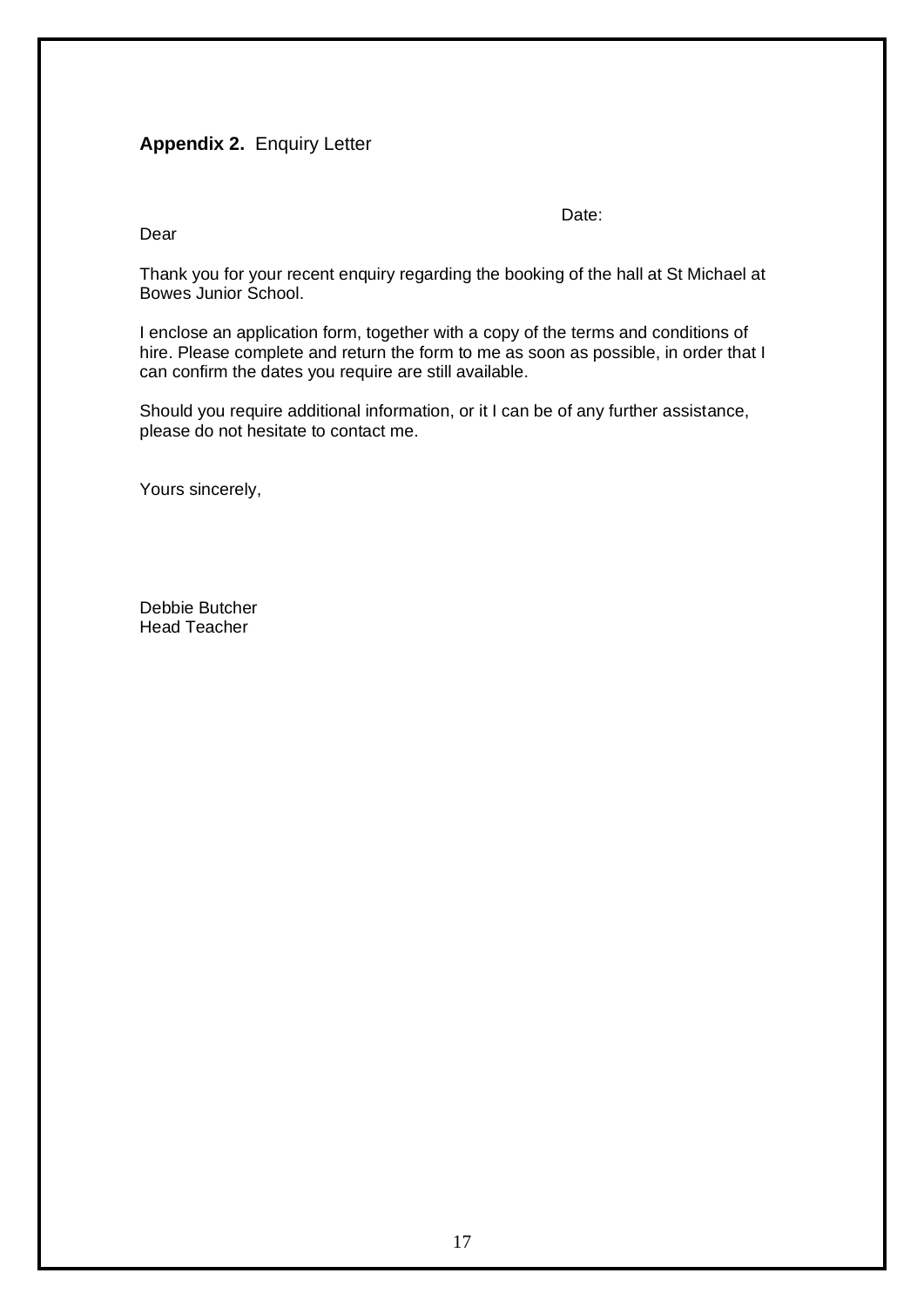## **Appendix 3.** Confirmation of Booking

Date:

Dear

#### **Confirmation of Booking**

Thank you for returning the application form for the hire of……………………………………………………

I can confirm that the dates you require are available and I have reserved the school for you as follows:

> **Date of Letting:……………………………………….. Start Time:…………………………………………….. End Time:………………………………………………**

Should you need any additional information, please let me know.

Yours sincerely,

Maria Jay Head Teacher

**Appendix 4.** Information for users

#### **Information for users**

Before the start of your function, please familiarise yourself with the location of the following:-

- **1. Emergency Exits.**
- **2. Fire Alarms.** When you hire the school for a function, you may hear the fire alarm, it sounds you must follow the fire procedures and evacuate the building. In the case of fire, please activate the fire alarm to alert others who may be in the building that there is a fire.
- **3. Telephone**. There is no telephone access during private lets. The nearest available phone is the public phone box at the junction of Wolves Lane and Tottenhall Road.
- **4. First Aid Box.** There is a first aid box located in the area you have hired. It is green in colour and contains only essentials to be used for minor accidents.
- **5. The Site Manager's contact details are** Mr Reg Hamilton. The contact Number (only for emergency use) is **07792018280**